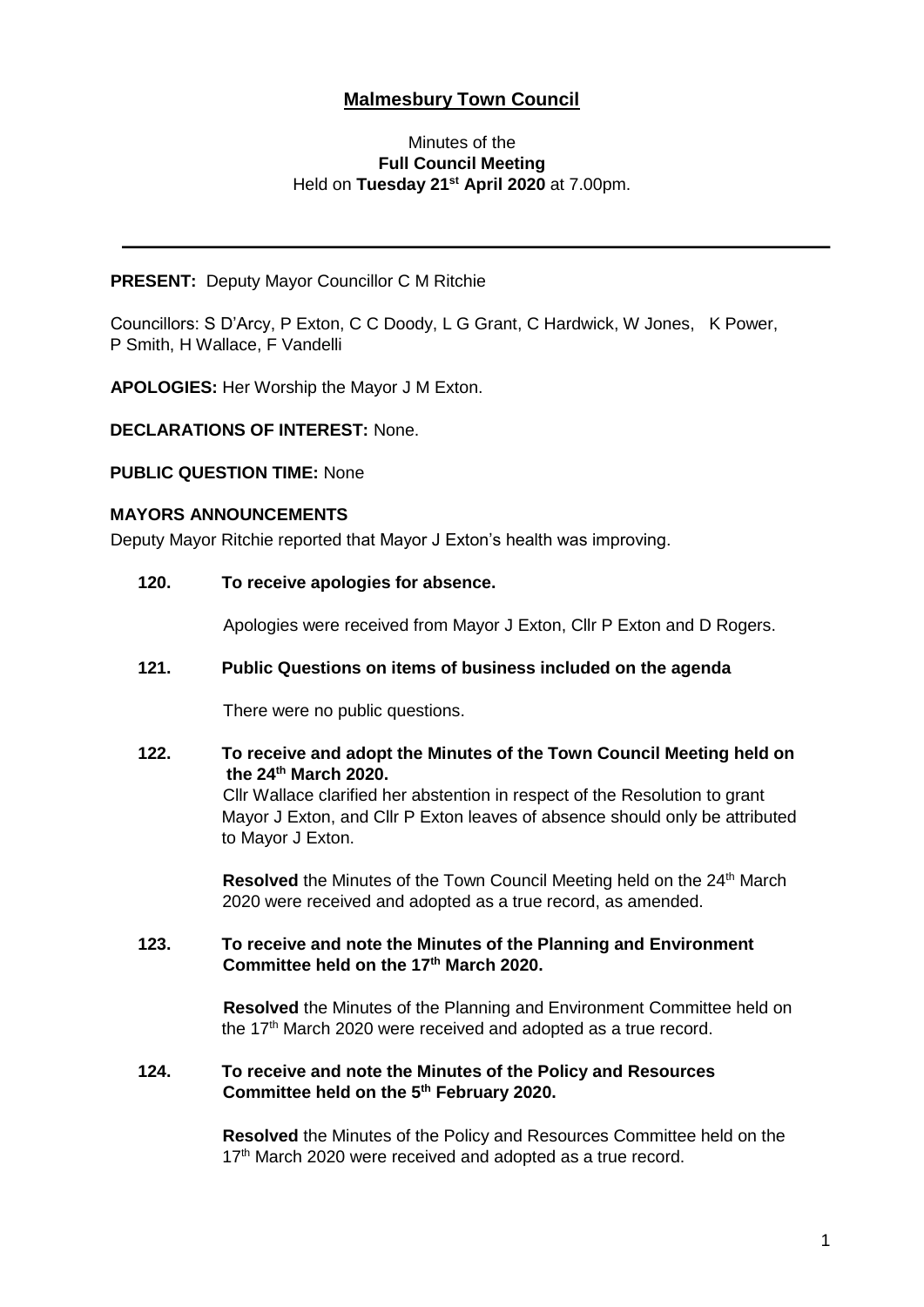Cllr Grant abstained from the Resolution due to his interest in HEALs of Malmesbury.

# **125. To receive an update on the work on Covid 19 Emergency Response Action Plan and to approve any additional proposed actions:**

**a. Council Operations – Town Clerk verbal report.**

The Town Clerk updated the Council on the operation work of the Council. The financial administration continued as expected by the Deputy Clerk, in liaison with the Town Clerk as needed, including the year accounting. The Deputy Clerk is assisting specifically with Covid 19 response work by enabling telephone payments for residents who are unable to purchase food on line.

The Town Hall is being acutely managed with access for essential safety related or business, and emergency work and services. The Town Hall Administrator is holding the overview in liaison with the Town clerk. This means the Town Hall 'zone' and timed access to limit the possibility of too many people occupying the 'pinch' points of the Hall.

TIC and the Administration staff have been working on processing the volunteer applications, with a bank of 85 fully registered volunteers.

The Parks and Open spaces are being maintained by the ground staff as usual. The staff are practicing physical distancing integrally to their work schedule.

All staff are either working at home, or practising social distancing when in a work setting.

The Council noted the Councils team effort in respect of Covid 19.

### **b. Malmesbury Town Council and Heals Partnership (community welfare). (Report No 1, Cllr Ritchie).**

Cllr Ritchie updated the Council on the work of the MTC/ HEALs partnership work as outlined in Report No 1.

Cllr Power raised the matter that the Council may need to consider further funding to enable the work of HEALs and the Covid 19 response work to continue as needed. Cllr Grant clarified that the £5000 granted had enabled HEALs to plan for the immediate few months, and that it was currently sufficient for the time being and thanked the Council for its generosity. Cllr Doody raised the matter of needing to ensure sustainability in respect of the services that have been developed and now offered, notably the 'ready meals' deliveries. Deputy Mayor Ritchie noted the work of HEALs and extended the Council's gratitude to them.

**Resolved** to adopt the proposals as stated in Report No 1. **Proposed** Deputy Mayor Ritchie, **Seconded** Cllr Smith.

**c. Supporting the work of Malmesbury Town Team. (Report No 2, Cllr Ritchie).**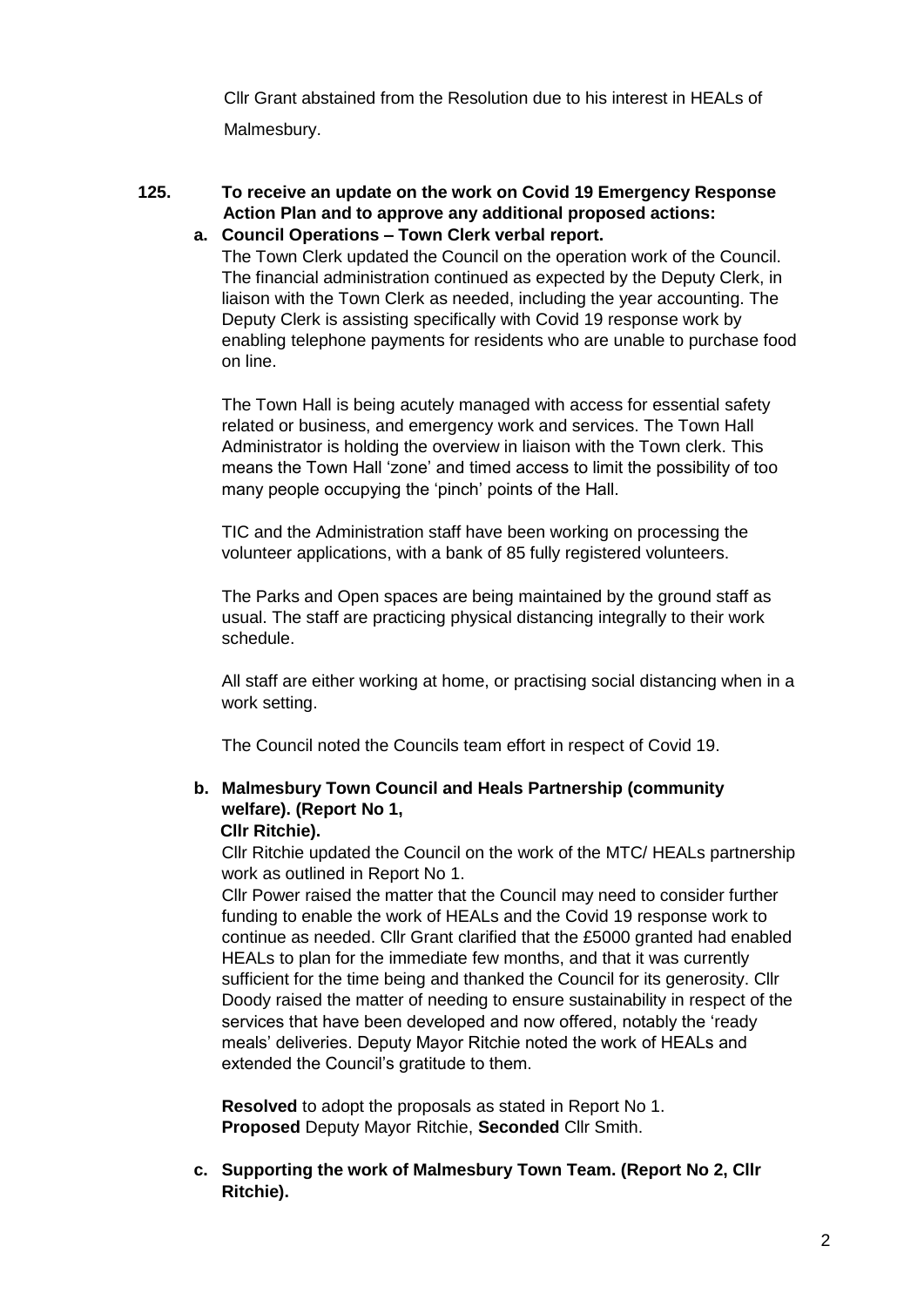Deputy Mayor Ritchie updated the Council on the work of the Town Team, and the work it is doing to support local businesses through the Covid 19 situation, as outline in Report No 2.

**Resolved** to note the work to the Town Team, and to become a member of the Shopappy Scheme as proposed in Report No 2. **Proposed** Deputy Mayor Ritchie, **Seconded** Cllr Doody

# **d. Malmesbury Town Council Community Events. (Report No 3, Cllr Ritchie).**

Deputy Mayor Ritchie updated the Council on the upcoming Council events as outlined in Report No 3. Cllr Power noted the work of Cllrs on VE75 Day. Cllr Wallace appealed to the Council to encourage people to participate.

**Resolved** to adopt the revised event arrangements as proposed in Report No 3.

**Proposed** Deputy Mayor Ritchie, **Seconded** Cllr P Exton.

# **126. To consider the framework for Council meetings taking account of the Implications of the Local Authorities (Coronavirus) (Flexibility of Local Authority Meetings) (England) Regulations 2020. (Report no 4, Town Clerk).**

The Town Clerk briefed the Council on the Local Authorities (Coronavirus) (Flexibility of Local Authority Meetings) (England) Regulations 2020, and the legal mandate to hold virtual meeting's, whilst maintaining good democratic practice in line with the Standing Orders.

**Resolved** to note and adopt the established Council meeting framework utilising on-line conferencing facilities to enable this as outlined in Report No 4.

**Proposed** Deputy Mayor Ritchie, **Seconded** Cllr Jones.

## **127. To consider and agree the Council meeting dates for 2020/21.(Report No 5, Town Clerk)**

 **Resolved to adopt the meeting schedule as stated in Report No 5. Proposed** Deputy Mayor Ritchie, **Seconded** Cllr Vandelli**.**

# **128. To consider arrangements and preparation required for the Annual Town Meeting scheduled for 29th April 2020. (Report No 6, Deputy Mayor Ritchie)**

 Deputy Mayor Ritchie outlined the proposal to run a virtual Annual Town Meeting on the 29<sup>th</sup> April, as outlined in Report No 6.

 **Resolved** to adopt the proposals as stated in Report No 6.  **Proposed** Deputy Mayor Ritchie, **Seconded** Cllr Wallace